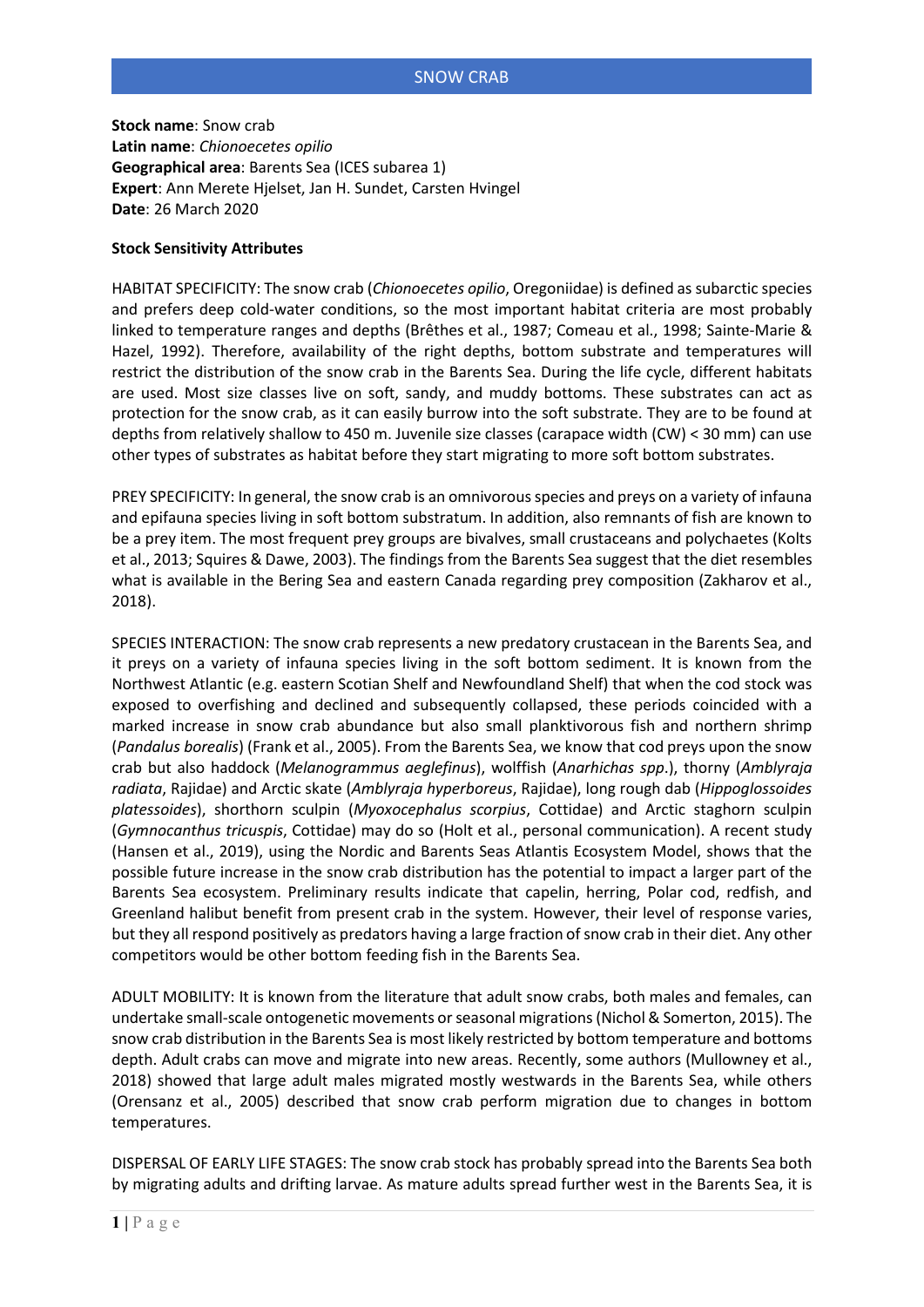expected that they also will release larvae which will drift by currents and potentially colonize new areas. The pelagic larval phase, consisting of 2 zoeal stages and 1 megalopa stage can last a total of at least 3-5 months (Lovrich et al., 1995; Ouellet & Sainte-Marie, 2018), which can be favourable if the larvae find the right environment and suitable seabed for settlement when the pelagic phase ends (Orensanz et al., 2005).

EARLY LIFE HISTORY SURVIVAL AND SETTLEMENT REQUIREMENTS: The snow crab has a complex life cycle. Eggs are hatched from April to June when the larvae become pelagic and feeding upon plankton for 3-5 months. This refers to zoea stages 1 and 2, the latter turning into a megalope. The larvae settle to the bottom substratum during autumn (September to October). In other areas the pelagic stages can have highest abundance in October, and they will then not start to settle until January. The earliest benthic stages of snow crab are apparently being the most stenothermic of all life stages (Comeau et al., 1998; Ouellet & Sainte-Marie, 2018; Sainte-Marie et al., 1995). For the Barents Sea, there is presently limited knowledge about the early life history survival of snow crab.

COMPLEXITY IN REPRODUCTIVE STRATEGY: The female can brood for up to 2 years, depending on ambient temperatures, food availability and the maturity status. For first-time breeding female, it can take up to 27 months, for the second or third breeding events up to 24 months. Also, more rapid developments of the eggs (from 12 to 18 months) have been observed (Danielsen et al., 2019; Sainte-Marie, 1993; Webb et al., 2007). The female becomes sexually mature at their last (terminal) moult when the CW reaches 35 to 100 mm (in the Barents Sea; Institute of Marine Research, IMR-data, Norway). This may happen between 4 and 6 years, or after 8 to 10 moults. Prior to mating, a male will start holding a female preparing for terminal moult and assists her through moulting. The male protects her fending off other males and predators. There can be competition for females, and females can be selective when choosing a mating partner. The male fertilizes the eggs before they are released, and the eggs are deposited on the female pleopods under the abdomen until the larvae hatch. Mainly the water temperature determines how long eggs are carried. Sperm can accumulate during the mating process, so after the larvae hatch the female can mate again or use stored sperm to fertilize future clutches of eggs.

SPAWNING CYCLE: The reproductive cycle can be annual or biennial depending on temperature, with females residing in water < 1 °C brooding their eggs for approximately 2 years, whereas females residing in warmer water complete the cycle in approximately one year (Kuhn & Choi, 2011; Moriyasu & Lanteigne, 1998). At least two features of the snow crab reproduction make our results difficult to interpret, namely the possible variation in the duration of brooding between annual and biennial cycles and the differing mating period between primiparous and multiparous females.

SENSITIVITY TO TEMPERATURE: The snow crab is characterized as a subarctic species and has a limited temperature range. The snow crab is found in temperatures between -1 to 6 °C. It is shown that when the snow crab is living in temperatures close to 6-7 °C, the metabolic costs are thought to match metabolic gains (Siikavuopio et al., 2019). Juvenile crabs are more stenothermic than adult crabs (Ouellet & Sainte-Marie, 2018).

SENSITIVITY TO OCEAN ACIDIFICATION: There are results from a study on the closely related tanner crab (*Chionoecetes bairdi*), where embryonic development, hatching success, and calcification of ovigerous females were studied. The results from this publication suggest that projected ocean pH levels within the next two centuries will likely have a pronounced impact on tanner crab populations, unless the crab are able to acclimatize or adapt to changing conditions (Long et al., 2013; Swiney et al., 2016). The snow crab is well adapted to projected ocean pH levels, in sharp contrast to the tanner crab, although ocean acidification sensitivity of juveniles still needs to be examined (Foy et al., 2018).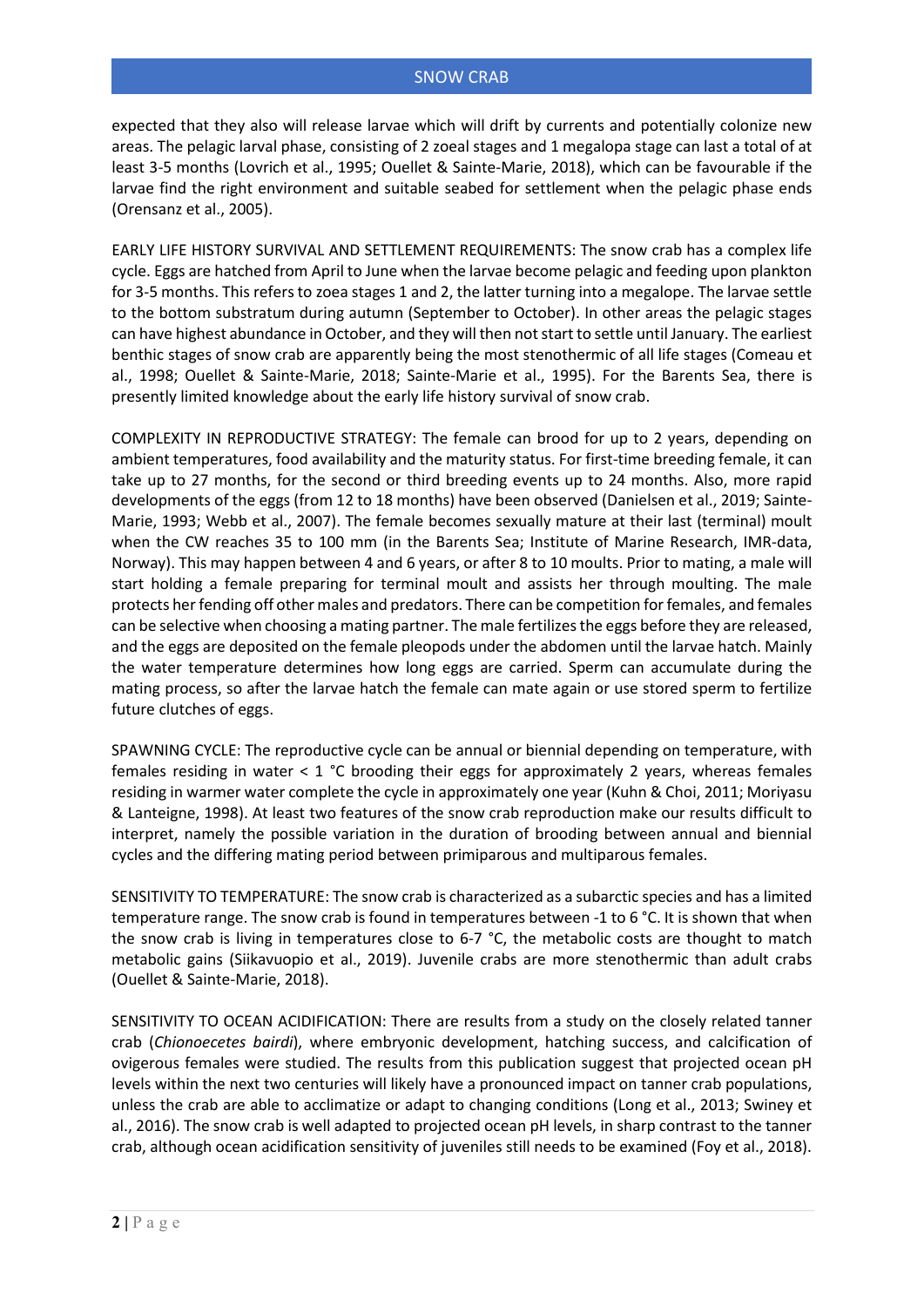POPULATION GROWTH RATE: The tabled criteria to be consulted do not apply to snow crab.

STOCK SIZE/STATUS: In the fishery for snow crab, only male crabs that meet or exceed the minimum legal size of 100 mm CW may be harvested. In the Barents Sea, the fishery started in 2012 as a trail fishery. One boat landed 2,500 tonnes the first year. The year to come, more and more boats and different nations participated. The landings increased rapidly and in the period 2014 to 2016 Norwegian, Russian and EU vessels participated in the fishery. At the most, around 37 vessels were active. The total landings from the Barents Sea have fluctuated around a mean of 14,000 tonnes with a top in the landings of 18,000 tonnes in 2015. From 2017, a total allowable catch (TAC) was established both in the Russian and Norwegian fishery. The last years, the landings have stabilized around 12,000 tonnes in total. We still lack good timeseries on the stock, but it is assumed that the fishing pressure was very high around 2015, but how it affected the stock is remains unclear. The high minimum legal size of 100 mm CW is set to protect the reproductive potential. We do not have good measurements for the biomass development in the Barents Sea.

OTHER STRESSORS: Any fishing of soft-shell crabs can be considered a significant stressor on the stock.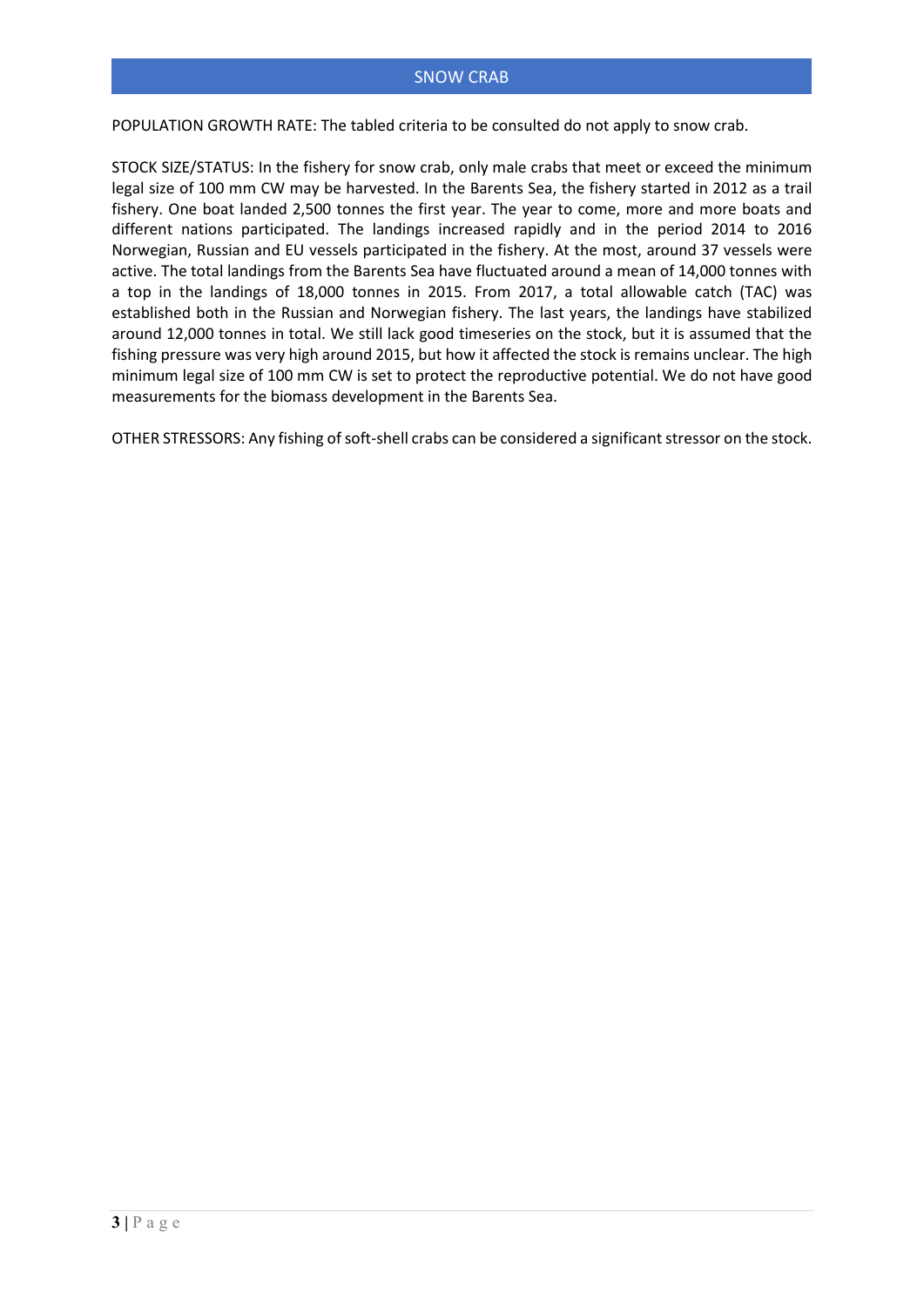## SNOW CRAB

## **Scoring of the considered sensitivity attributes**

Sensitivity attributes, climate exposure based on climate projections allowing the evaluations of impacts of climate change, and accumulated directional effect scoring for Snow crab (*Chionoecetes opilio*) in ICES subarea 1. L: low; M: moderate; H: high; VH: very high, Meanw: weighted mean; N/A: not applicable. Usage: this column was used to make ad hoc notes, including considerations about the amount of relevant data available:  $1 = low$ ,  $2 = moderate$ ;  $3 = high$ .  $N/A = not$  applicable.

| <b>SENSITIVITY ATTRIBUTES</b>                   | L              | M              | H              | VH           | Mean <sub>w</sub>        | Usage | Remark                    |
|-------------------------------------------------|----------------|----------------|----------------|--------------|--------------------------|-------|---------------------------|
| <b>Habitat Specificity</b>                      | $\pmb{0}$      | 3              | $\overline{2}$ | $\pmb{0}$    | 2.4                      |       |                           |
| Prey Specificity                                | 5              | 0              | 0              | 0            | 1.0                      |       |                           |
| Species Interaction                             | $\Omega$       | 3              | $\overline{2}$ | 0            | 2.4                      |       |                           |
| <b>Adult Mobility</b>                           | 1              | $\overline{2}$ | $\overline{2}$ | $\mathbf 0$  | 2.2                      |       |                           |
| Dispersal of Early Life Stages                  | 5              | $\mathbf 0$    | 0              | $\pmb{0}$    | 1.0                      |       |                           |
| <b>ELH Survival and Settlement Requirements</b> | 0              | 0              | 4              | $\mathbf{1}$ | 3.2                      |       |                           |
| Complexity in Reproductive Strategy             | 0              | 0              | $\overline{2}$ | 3            | 3.6                      |       |                           |
| <b>Spawning Cycle</b>                           | 0              | 4              | $\mathbf{1}$   | 0            | 2.2                      |       |                           |
| Sensitivity to Temperature                      | $\Omega$       | 0              | $\mathbf{1}$   | 4            | 3.8                      |       |                           |
| Sensitivity to Ocean Acidification              | 0              | $\mathbf{1}$   | 3              | $\mathbf 1$  | 3.0                      |       |                           |
| Population Growth Rate                          | 5              | $\Omega$       | $\mathbf 0$    | $\pmb{0}$    | 1.0                      |       |                           |
| <b>Stock Size/Status</b>                        | 5              | $\Omega$       | $\Omega$       | $\mathbf 0$  | 1.0                      |       |                           |
| <b>Other Stressors</b>                          | $\Omega$       | $\mathbf{1}$   | 3              | 1            | 3.0                      |       |                           |
| <b>Grand mean</b>                               |                |                |                |              | 2.29                     |       |                           |
| <b>Grand mean SD</b>                            |                |                |                |              | 1.02                     |       |                           |
|                                                 |                |                |                |              |                          |       |                           |
| <b>CLIMATE EXPOSURE</b>                         | L              | M              | H              | VH           | <b>Mean</b> <sub>w</sub> | Usage | <b>Directional Effect</b> |
| Surface Temperature                             | 0              | 0              | $\mathbf 0$    | $\pmb{0}$    |                          | N/A   |                           |
| Temperature 100 m                               | 0              | 0              | 0              | $\mathbf 0$  |                          | N/A   |                           |
| Temperature 500 m                               | 0              | 0              | 0              | 0            |                          | N/A   |                           |
| <b>Bottom Temperature</b>                       | 1              | 3              | $\mathbf{1}$   | $\mathbf 0$  | 2.0                      |       | $-1$                      |
| O <sub>2</sub> (Surface)                        | 0              | 0              | 0              | 0            |                          | N/A   |                           |
| pH (Surface)                                    | 3              | $\overline{2}$ | 0              | $\mathbf 0$  | 1.4                      |       | $-1$                      |
| <b>Gross Primary Production</b>                 | $\overline{4}$ | $\mathbf{1}$   | $\mathbf 0$    | 0            | 1.2                      |       | $\mathbf 1$               |
| <b>Gross Secondary Production</b>               | 5              | $\Omega$       | 0              | 0            | 1.0                      |       | 0                         |
| Sea Ice Abundance                               | 5              | 0              | $\mathbf 0$    | $\mathbf 0$  | 1.0                      |       | $\mathbf{1}$              |
| <b>Grand mean</b>                               |                |                |                |              | 1.32                     |       |                           |
| <b>Grand mean SD</b>                            |                |                |                |              | 0.41                     |       |                           |
| <b>Accumulated Directional Effect</b>           |                |                |                |              |                          |       | $-1.2$                    |
|                                                 |                |                |                |              |                          |       |                           |
| <b>Accumulated Directional Effect: NEGATIVE</b> |                |                |                |              |                          |       | $-1.2$                    |

Snow crab (*Chionoecetes opilio*) in ICES subarea 1

#### **References**

- Brêthes, J.-C. F., Coulombe, F., Lafleur, P.-E., & Bouchard, R. (1987). Habitat and spatial distribution of early benthic stages of the snow crab *Chionoecetes opilio* O. Fabricius off the north shore of the Gulf of St. Lawrence. *Journal of Crustacean Biology*, *7*(4), 667–681.
- Comeau, M., Conan, G. Y., Maynou, F., Robichaud, G., Therriault, J.-C., & Starr, M. (1998). Growth, spatial distribution, and abundance of benthic stages of the snow crab (*Chionoecetes opilio*) in Bonne Bay, Newfoundland, Canada. *Canadian Journal of Fisheries and Aquatic Sciences*, *55*(1), 262–279.
- Danielsen, H. E., Hjelset, A. M., Bluhm, B. A., Hvingel, C., & Agnalt, A.-L. (2019). A first fecundity study of the female snow crab *Chionoecetes opilio* Fabricius, 1788 (Decapoda: Brachyura: Oregoniidae) of the newly established population in the Barents Sea. *Journal of Crustacean Biology*, *39*(4), 485–492.